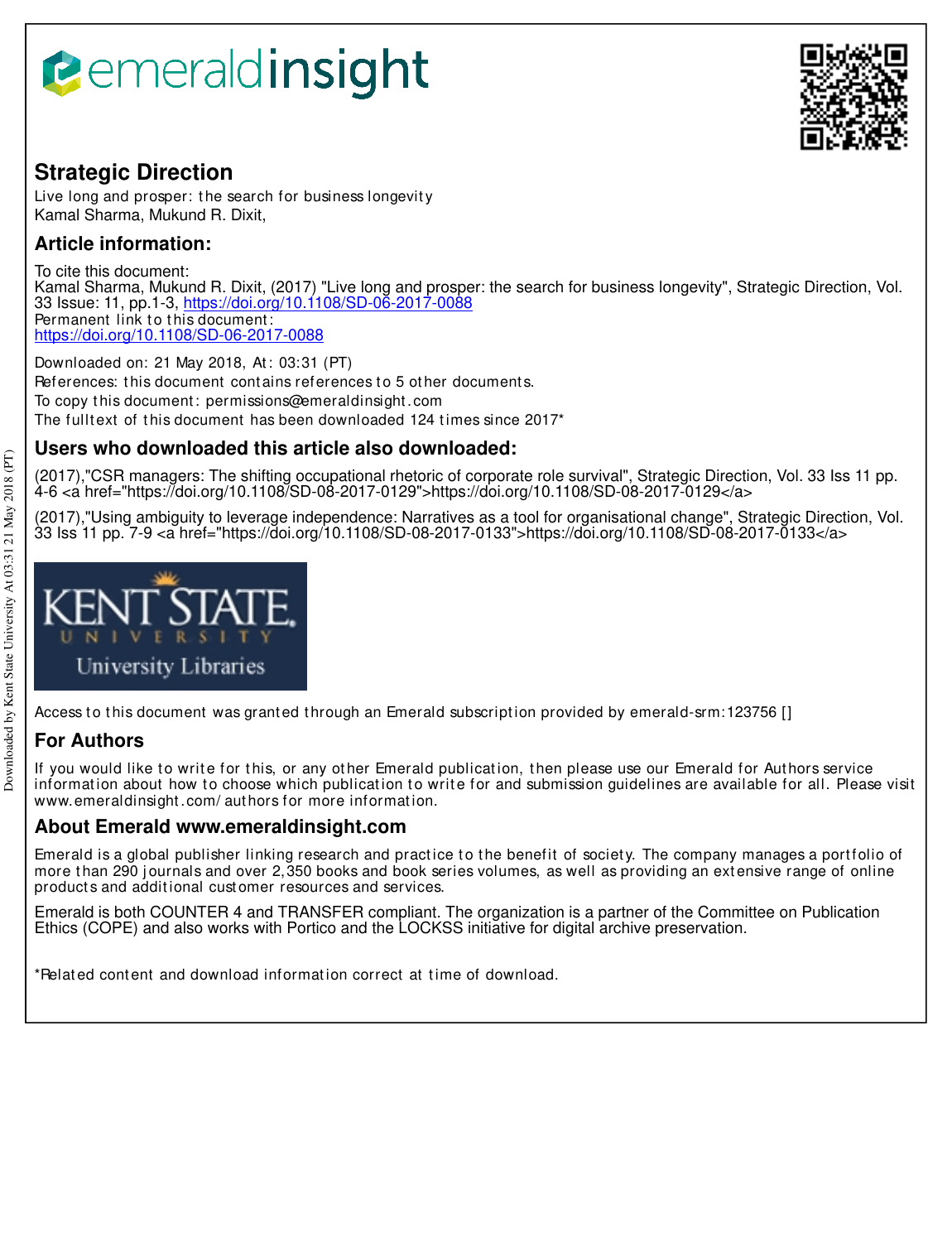## Live long and prosper: the search for business longevity

Kamal Sharma and Mukund R. Dixit

#### Introduction

The longest continuously operating family firm in the world shut shop in the recent years after thriving for 14 centuries, having led by 40 members of the founding family through its lifetime (Hutcheson, 2007). In a business scenario where the life-expectancy of Fortune-500 companies is around 50 years (de Geus, 1997), what are the factors that let this Japanese temple builder Kongo Gumi live for 1,428 years? Are there any lessons from this company, and those from other long-surviving companies, that might enable you to ensure the longevity of your business enterprise?

#### The challenge

Owners and managers of almost all business organizations across countries face a common question at some point in time or the other: should short-term profitability be compromised for the sake of long-term survival? In a rapidly changing business and technology environment, it might seem foolish to act toward a goal placed 50 years from now rather than meet the next quarter's financial goals. Indeed, as some cynics point out – in the long-term we are all dead. Yet, across the world there are many examples of firm that have thrived for centuries: In India, banking and financial sector is dominated by banks that are more than a hundred years old; in Japan, the society called "Shinise" (established and long-standing company) welcomes firms which have lived to be more than a hundred years. The French fraternity of "Les henokiens" is made of firms that have survived for 200 years, while to be a part of British "Tercentenarians Club", a firm should have survived for three centuries.

The classic equilibrium model widely accepted in business schools is inadequate to explain this dichotomy. According to this model, a firm needs either exceptional capabilities, extraordinary rights or capacity to continuously respond to competition, just to prevail over others in the market. The experience of these long-surviving firms provides some answers to the challenge of longevity while ensuring the vitality of the firms in the present, and researchers have studied such firms to uncover aspects of longevity. Some of the aspects identified by researchers might appear to be common-sense knowledge, while others might be counter-intuitive to some.

#### Keys to longevity

#### Be conservative

One such aspect of longevity and sustenance of firms is, rather surprisingly, to be conservative about change. Managers today are asked to be on the leading edge of change and to adapt aggressively to the rapidly changing environment. The pressure to exploit newer opportunities and invest resources to ward off potential threats is high,

Kamal Sharma is a Member of Faculty in Strategic Management Department, Indian Institute of Management, Indore, India. Mukund R. Dixit is Professor at the Indian Institute of Management, Ahmedabad, India.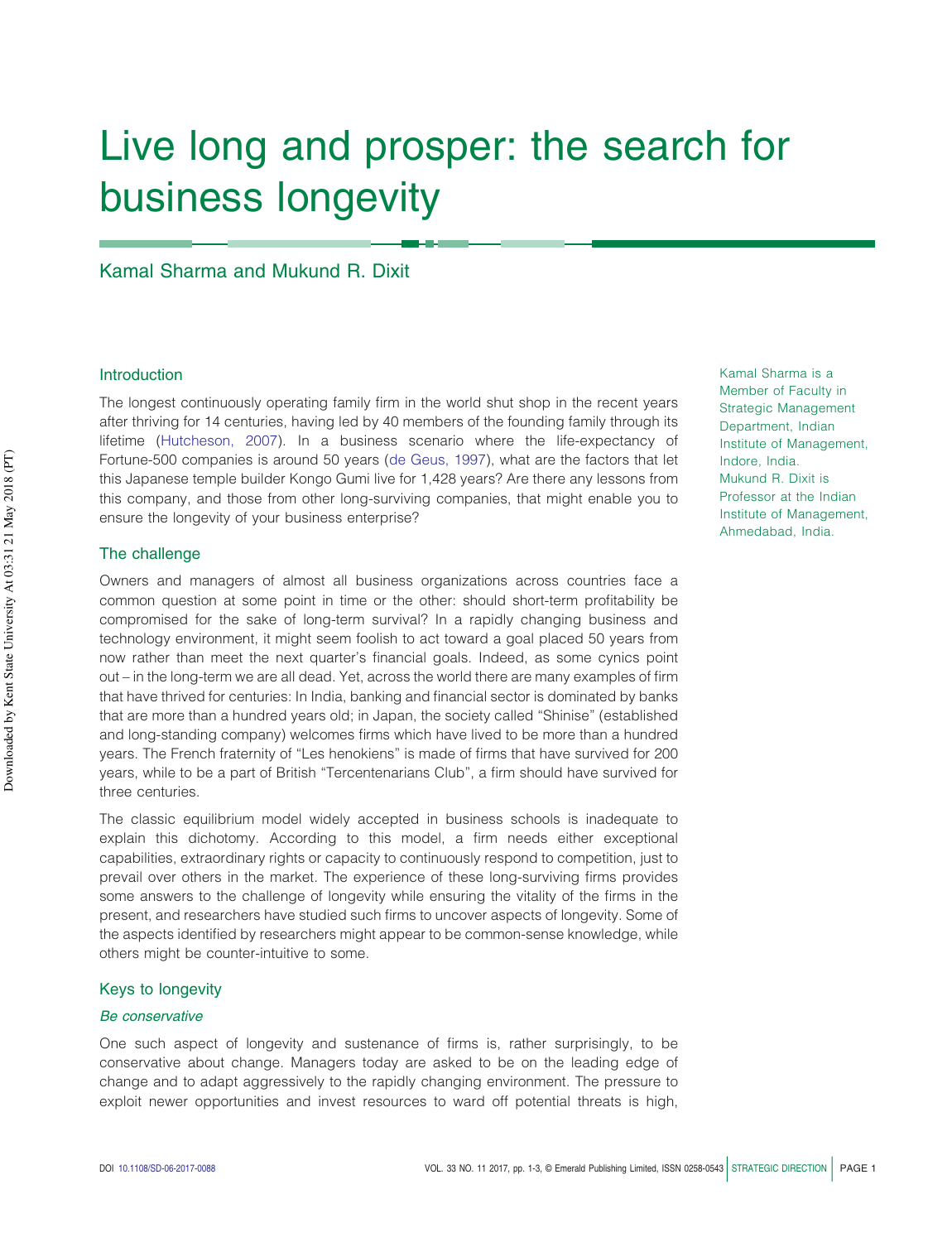particularly in the digital era. However, long surviving firms are known to stay true to their core values and principles and usher in large-scale radical changes very selectively. The Japanese temple builder Kongo Gumi mentioned earlier stayed in its core activity of building temples right through its life, rarely drifting from its core motivation. Also, when the external environment is going through intense, large-scale but potentially short-term turbulence, it is often better to wait-and-watch rather than respond in an *ad hoc* manner to the changes.

#### Be rooted

A related issue is that of exploiting and exploring opportunities. Many cultural stereotypes celebrate the individual hero: the explorer who sails through uncharted waters to discover new lands and plant his flag; the bogatyr who fights to protect his turf and his people. The business reality, though, is nuanced. Long surviving and respected firms focus their attention on exploiting the segments and markets they are already good at, rather than spreading themselves thin in trying to win an uncertain bet. It is better to focus on your strengths, and exploit your advantageous positions rather than take risky steps in the dark.

#### Diversify sensibly

This, however, is not to say that diversification is not recommended. Diversification as a de-risking strategy is yet another way of ensuring that your sustenance is ensured even when one/more of your market segments are facing issues beyond your influence. Focusing only on a narrow stream of business can expose you to various market, business-cycle, regulatory, competitive, and other risks; expanding too widely could create issues of control and coherence. Diversification as a strategy works best when the economies of scope of underlying businesses together are large enough to be exploited by the parent firm.

#### Compete, but also co-operate

Whether it is de-risking or exploiting resources, a crucial tacit assumption made by managers is that their actions and fate are independent of others. Long-surviving firms often take a different perspective; they acknowledge the importance of co-operation with their peers on crucial junctures, even if they present competition to them. The Japanese Sake brewing industry survived and prospered even when their host city lost its position as the country's capital, and later when the World War devastated their country's economy. Individually, many of the firms could not have survived these disasters; however, the firms developed a culture where they came together, shared resources, and sustained not just each other but also the local communities that had nurtured them. More recently in 2004, Sony and Samsung formed a joint venture to together develop technology for Liquid Crystal Display panels (Ihlwan, 2006) disregarding the usually understood competitive dynamics in the electronics industry.

#### Looking back

To those companies that live long, age becomes a valuable resource in itself. Consumers see a continuous track record of a firm as a proxy for good quality, and long history can provide managers institutional memory to leverage toward further sustainability. "Long history" not only can provide anecdotes and stories to employees that exemplify the tacit core values of the firm but also, quite counter-intuitively, could be useful in transforming cultures and traditions. Looking back at the firm and knowing the mistakes committed or identifying what works well for the firm, can provide rich insights which can be used for developing strategic advantages. Such insights might not be available to other firms in the competitive landscape and can become self-sustaining over time.